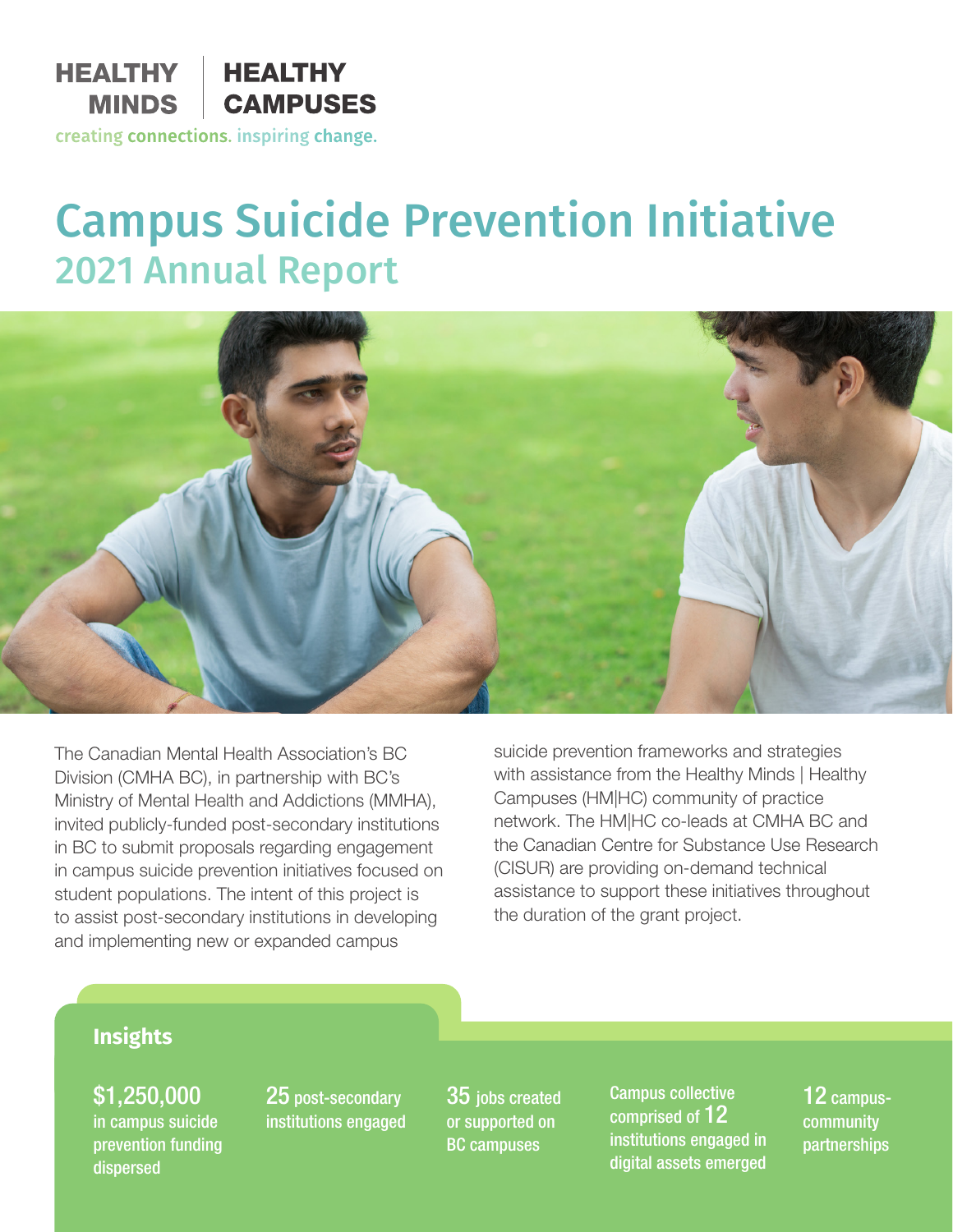The Campus Suicide Prevention (CSP) Initiative began formally in December 2020 when CMHA BC sent out a notice of funding to all 25 public post-secondary institutions in British Columbia through the Healthy Minds | Healthy Campuses e-newsletter and the BC Council of Senior Student Affairs Leaders mailing list. CMHA BC also created the application form and Granting Guidelines which went out with the funding notice. An information session was hosted soon after by CMHA BC with a panel of Canadian experts on suicide prevention including: Cecilia Marie Roberts, E. David Klonsky and Michael Mandrusiak. This information session served as an orientation for campuses on the initiative as well as to introduce some best practices in suicide prevention and how to apply them within a campus context.

Grant applications were submitted by all 25 public post-secondary institutions in January 2021, with collaborative efforts within and among campuses. CMHA BC then sent feedback to campuses on their proposals where commitments to health promotion principles, harm reduction frameworks and a 'whole campus' approach were reaffirmed.

Funding was then disseminated to campuses by February 2021 along with the granting contracts. During the 2021 Healthy Minds | Healthy Campuses Summit, the HM|HC Support Team hosted a dialogue session to discuss the application period, highlight three proposals and introduce the upcoming interim report.

In March 2021, campuses completed and submitted their interim reports which highlighted aspects relating to Gender-based Analysis Plus (GBA+) principles and Black, Indigenous and People of Colour (BIPOC) engagement within the CSP Initiative. CMHA BC will engage campuses in the upcoming months around the CSP Initiative with learning opportunities, collaborative conversations and mid-point check-ins.

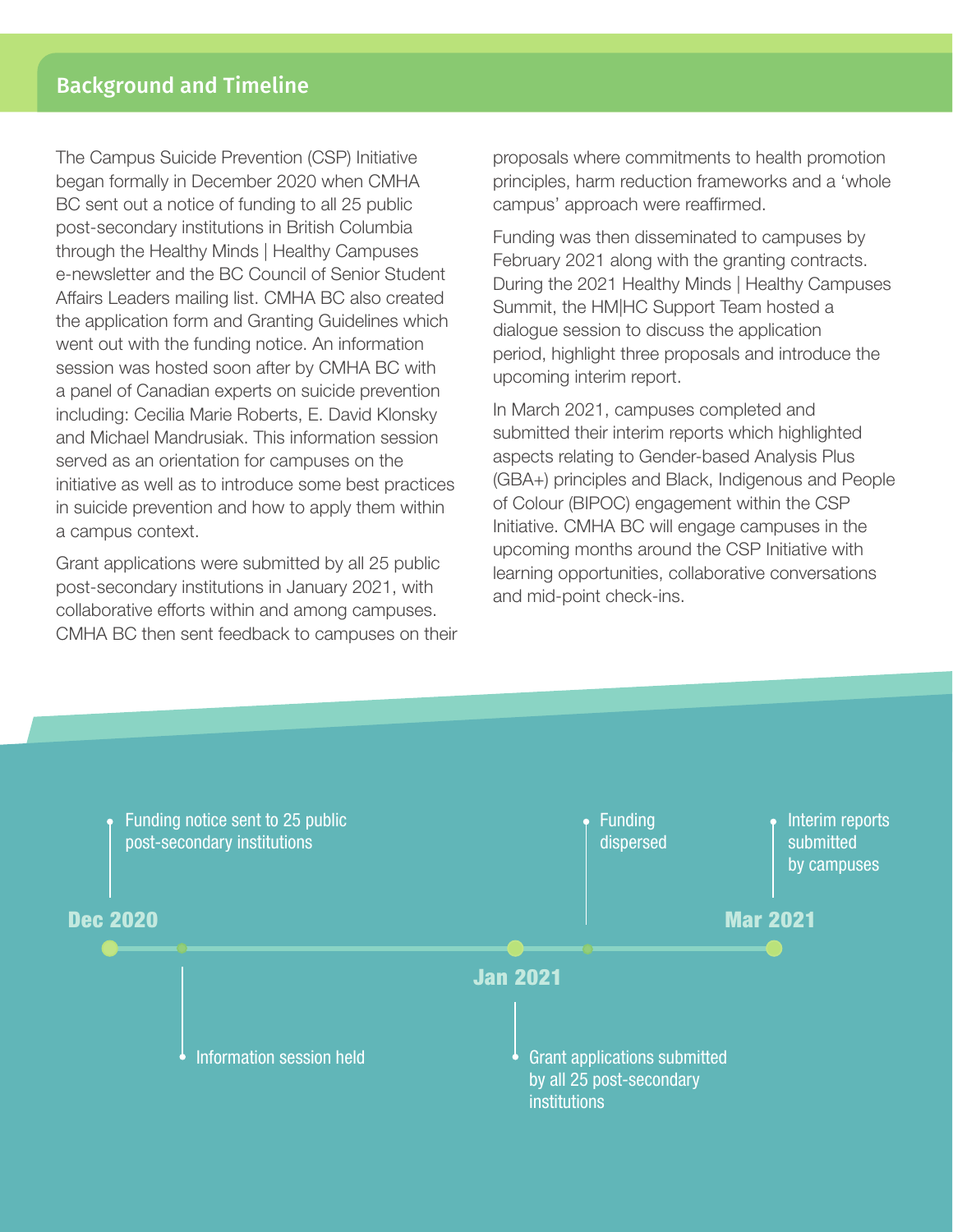# Trends and Themes

Each public post-secondary institution is unique and serves a diverse student population. The location, school size and surrounding community are all contributing factors that campuses took into consideration when developing their proposals. During the orientation period, the Healthy Minds | Healthy Campuses Support Team guided schools to the [JED Campus framework](https://www.jedfoundation.org/wp-content/uploads/2019/07/JED-Comprehensive-Approach_FINAL.pdf) and the [Zero Suicide toolkit](https://zerosuicide.edc.org/toolkit/zero-suicide-toolkitsm) which a majority of campuses ultimately included in their proposals when detailing their goals and actions for the upcoming year. Considerations on the impact of factors such as social connection, peer support and faculty involvement on suicide prevention within the campus context were apparent. While appreciating the diversity of campuses in BC, the Support Team noticed some common themes and trends in the proposals that are detailed below.

- A majority of BC campuses utilized a crosscampus collaborative approach in their proposals which either included input from diverse stakeholders or outlined plans for engagement in the upcoming year. Aligned with the principles of health promotion, campuses outlined how they will work with stakeholders to inform, develop, and activate various suicide prevention activities.
- Mental health literacy by way of learning events and resource creation was a common goal found in the proposals across the province. De-stigmatization or stigma reduction is a major theme within these learning events/ resources being planned, with 16 campuses referencing this area.
- A digital collective comprised of 12 campuses has been created which will focus on the development of digital assets to promote suicide prevention education and build capacity among the BC student body.
- Funding has also been utilized by schools to scale up existing services/programs and 35 jobs are being created or supported as a result of this funding.
- 7 campuses will utilize the funding to create an institutional framework or action plan that addresses mental health and well-being on campus and also addresses suicide prevention.
- 21 campuses have outlined suicide intervention plans which include, but are not limited to, gatekeeper training, Mental Health First Aid, safeTALK and ASIST. Two campuses have mentioned creating new, campus-wide intervention programs.
- 14 campuses mentioned substance use in relation to their respective suicide prevention initiatives and detailed plans of encompassing this topic within their broader efforts.
- 12 campuses will be engaging external community members, organizations and/or resources in their suicide prevention efforts.

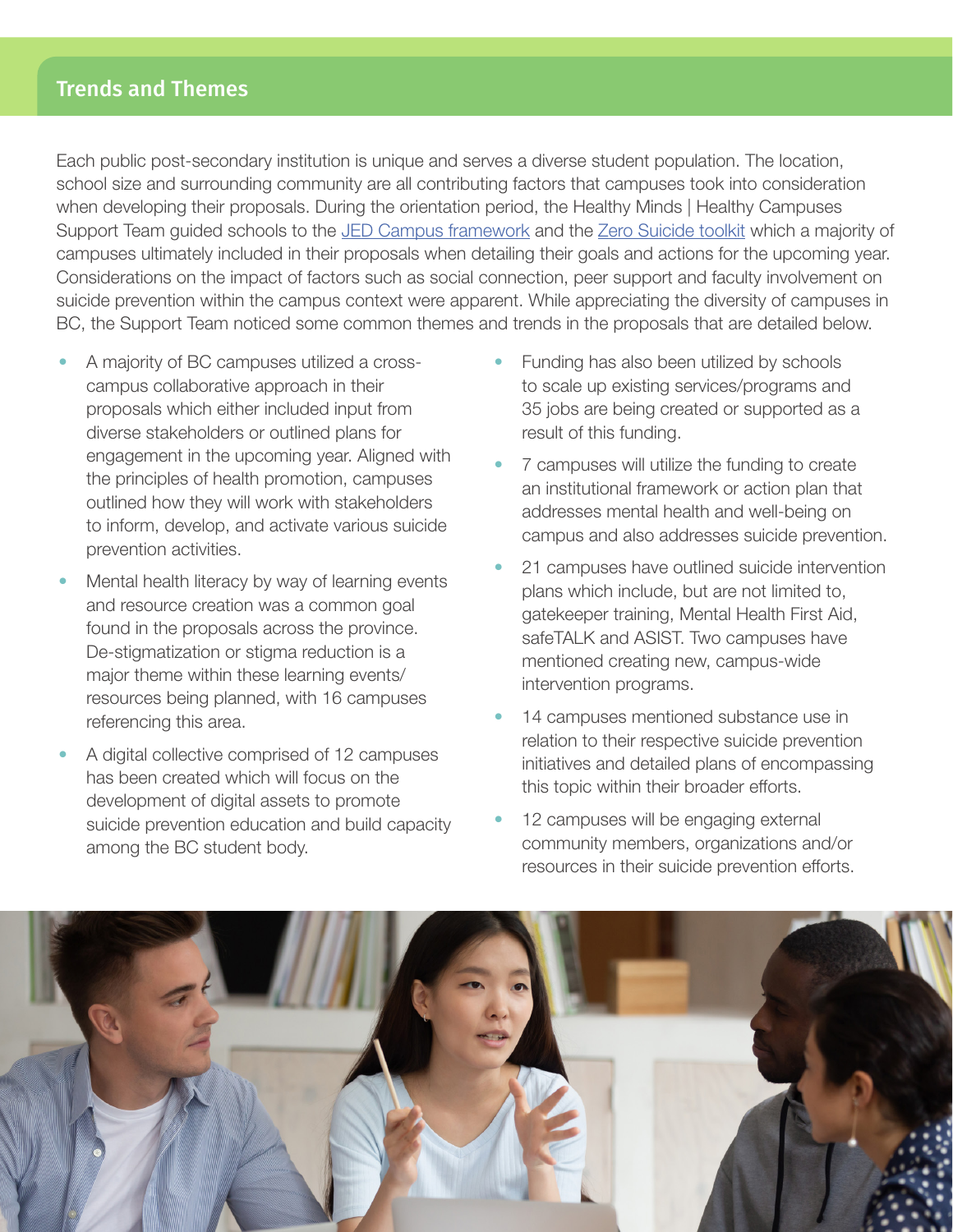From January 2021 through March 2021 campuses have been hard at work to begin their respective suicide prevention initiatives. At this preliminary stage, campuses are in the process of hiring additional staff, engaging stakeholders across campus and hosting learning events. Suicide intervention activities and trainings (Mental Health First Aid, safeTALK etc.) are being rolled out across various departments and campuses.

Post-secondary institutions that are creating their own programs/projects relating to suicide prevention are in the early stages of completing literature reviews and needs assessments. Various committees and steering groups on campus are taking shape as diverse stakeholders across campus are being engaged. Campuses are taking GBA+ principles into consideration through various means including: training relevant stakeholders, critically implementing frameworks and policies that follow these principles, and incorporating GBA+ related questions in program delivery and evaluation. Campuses have also incorporated meaningful engagement of BIPOC stakeholders by ensuring representation at various stages of their initiatives and by being mindful of cultural safety and humility. Due to the current reality of the COVID-19 pandemic and various public health orders, some

campuses have mentioned a delay in their timelines. Given the short time period between the funding dispersal (mid-January 2021) and the interim report (due March 31, 2021), there is limited data available on progress and funding impact. However, all 25 post-secondary institutions have submitted their interim reports which are appended to this report.

#### **Moving Forward**

The Healthy Minds | Healthy Campuses Support Team aims to continue to work with campus stakeholders on suicide prevention by utilizing health promotion principles and a harm reduction framework. By nurturing a community of practice that is informed on the best practices of campus suicide prevention, the work and impact of this year can be made sustainable. There will be future learning opportunities on topics such as cultural humility, trauma-informed decisions, and intersectionality for campuses to attend and relate back to their respect initiatives. World Suicide Prevention day will be on September 10, 2021 which the Support Team will leverage as an opportunity to connect with campuses on a larger scale and implement a mid-point check-in by meeting with campuses one-on-one.